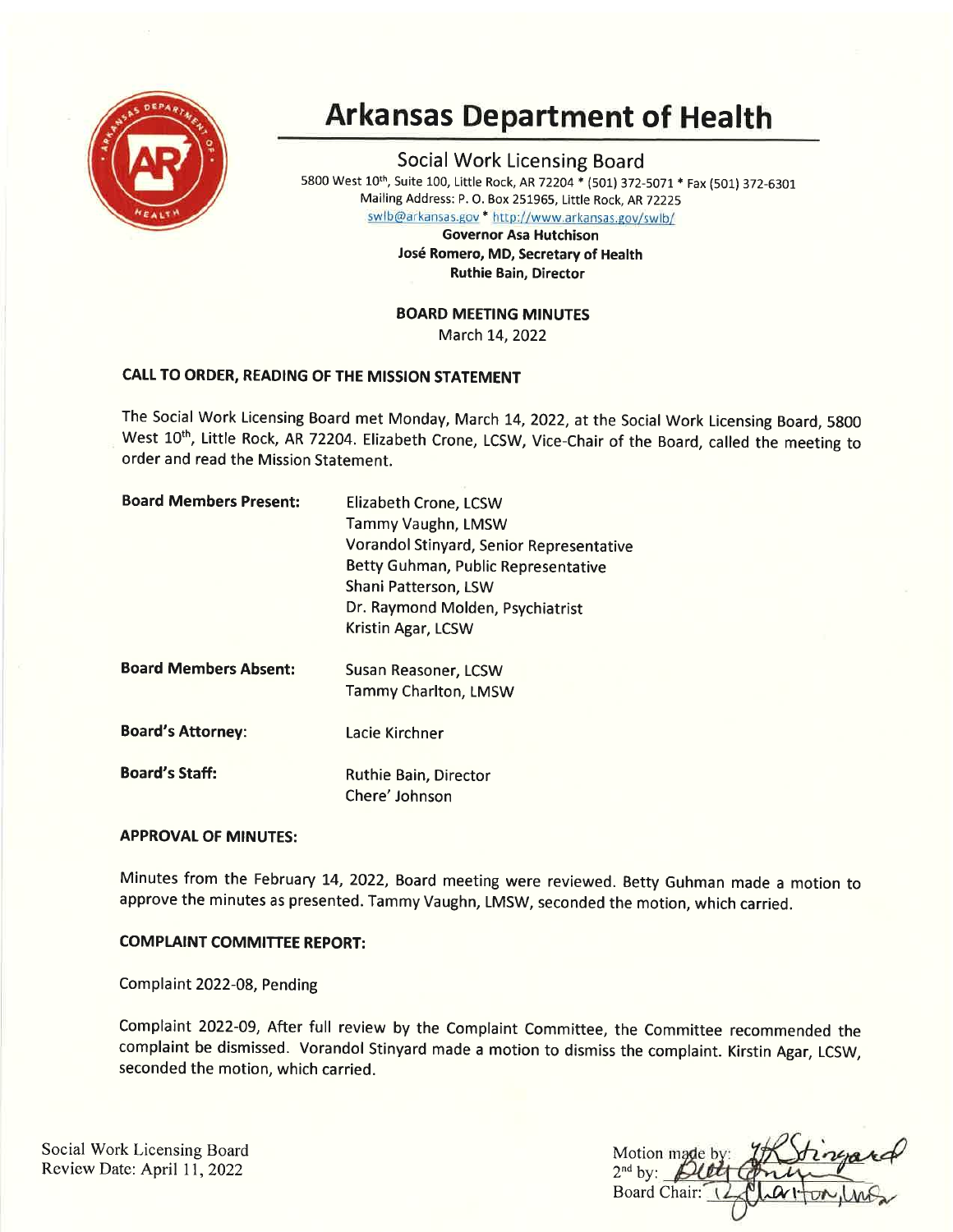March 14, 2022 Page | <sup>2</sup> Complaint 2022-10, Pending

Complaint 2022-11, Pending

Complaint 2022-12, Pending

Complaint 2O22-I3, After full review by the Complaint Committee, the Committee recommended the complaint be dismissed. Betty Guhman made a motion to dismiss the complaint. Dr. Raymond Molden seconded the motion, which carried.

## NEW BUSINESS:

# Meet with the Association of social work Boards (AswB) and cE Brokers:

<sup>A</sup>Zoom presentation was made to the Board by Donald Oliva, Senior Business Development Executive with cE Broker. The Board will review and consider the information provided.

# Review Arkansas Crime lnformation Center Audit for 2022:

The Arkansas Crime lnformation Center (ACIC) is mandated by the Compact Council to audit the Arkansas NoncriminalJustice Agencies that utilize it system. The purpose of the ACIC audit is to help agencies identify problems and to improve their information systems, not to impose criticism or penalties. The Board reviewed the final audit which showed that during the audit, there were no areas of concern identified and marked as out of compliance in accordance with the FBI CJIS Security Policy. Tammy Vaughn, LMSW, made <sup>a</sup>motion to accept the audit findings. Shani Patterson, LSW, seconded the motion, which carried.

#### Review Question Regarding Telemedicine Supervision by a LCSW in Another State:

<sup>A</sup>social worker had submitted her Supervision Plan and noted that her LCSW was licensed in another state, and they would be doing supervision by Telemedicine. After review, the Board noted that in the past it was voted on that providing supervision was considered practicing social work. Since the LCSW would be providing social work services in Arkansas, they must be licensed in Arkansas. Dr. Raymond Molden made <sup>a</sup>motion to inform the social worker that the plan was denied and if she wished to obtain LCSW supervision the LCSW supervisor must be licensed in Arkansas. Shani Patterson, LSW, seconded the motion, which ca rried.

# Review Question About Applying for License at a Lower Level Than Qualified For:

A MSW graduate requested to apply for the LSW license which is the bachelor's degree level. The social work has attempted to pass the ASWB Master's exam and has not been successful. They are seeking a job position at the bachelor's level. The social worker also holds a BSW degree. The consensus of the Board was if they meet the requirements of the LSW level they are allowed to apply for the lower level.

#### Review Possible Changes to the Law for the 2023 Session:

Health Department Agencies have until May 15, 2022, to submit any proposed changes to Law. Currently the only change noted was to correct the wording of "Good Moral Character" as according to Act 990 of 2019. Board Members will review the Law for the April meeting.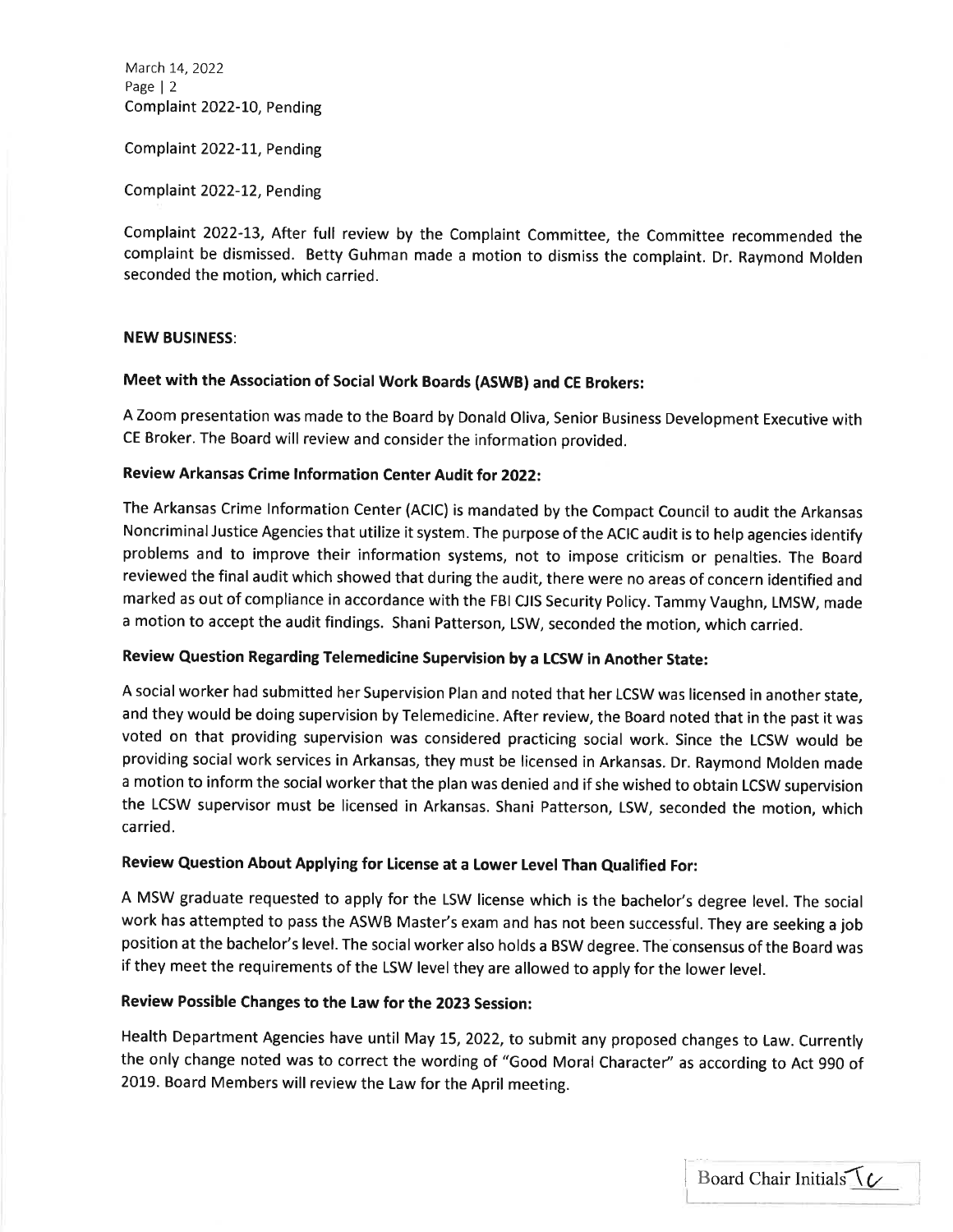## March 14, 2022 Page | <sup>3</sup> Review of Standing Financial Reports:

Tammy Vaughn, LMSW, reviewed and approved the Warrant Detail Report, Revenue Reconciliation Report, ASWB Exam Candidate Log, Leave Report, Refund Report and Trial Balance Reports. These reports were from February 2022. Shani Patterson, LSW, made a motion to accept the reports as presented. Vorandol Stinyard seconded the motion, which carried.

## Action Taken on Applications:

Tammy Vaughn, LMSW, made a motion to approve the action taken on the applications for licensure

#### LSW Applications:

## Provisionally Licensed and Approved to Take the Exam:

| Karen Brown<br>Jacqueline Kukura                         | Sarah Gaston<br><b>Emilee Martin</b> | Whitney Ishmon<br>Cassaundra Webb |  |  |  |
|----------------------------------------------------------|--------------------------------------|-----------------------------------|--|--|--|
| <b>Approved to take the Exam:</b>                        |                                      |                                   |  |  |  |
| None                                                     |                                      |                                   |  |  |  |
| <b>Approved for Licensure through Reciprocity:</b>       |                                      |                                   |  |  |  |
| <b>Hannah Murphy</b>                                     | <b>Eric Scott</b>                    |                                   |  |  |  |
| <b>Denied or Withdrawn Applications:</b>                 |                                      |                                   |  |  |  |
| None                                                     |                                      |                                   |  |  |  |
| <b>LMSW Applications:</b>                                |                                      |                                   |  |  |  |
| Provisionally Licensed and Approved to take Examination: |                                      |                                   |  |  |  |
| <b>Margrit Harris</b><br>Eleni Tesch                     | Karysta Lloyd<br>$\Theta$            | Bianca Marrujo                    |  |  |  |
| <b>Approved to take the Exam:</b>                        |                                      |                                   |  |  |  |
| Julia Allen<br><b>Kirra Williams</b>                     | Jennifer Olmstead                    | <b>Misty Smith</b>                |  |  |  |
| <b>Approved for Licensure through Reciprocity:</b>       |                                      |                                   |  |  |  |
| <b>Alma Burrell</b>                                      | <b>Claire Jaggers</b>                | Elizabeth Upton                   |  |  |  |
| <b>Denied or Withdrawn Applications:</b>                 |                                      |                                   |  |  |  |

None